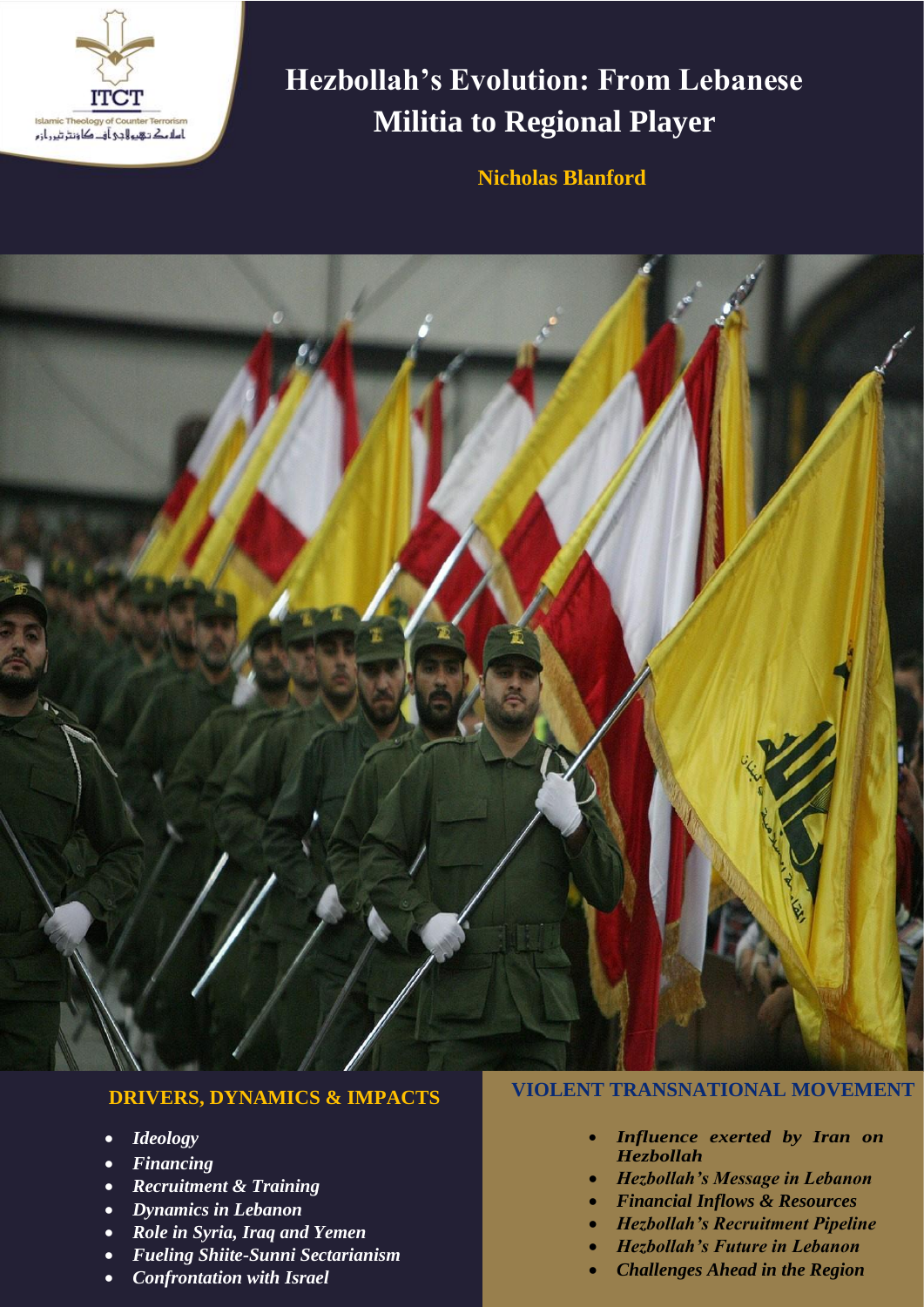#### **Summary:**

Starting as a revolutionary Shiite militia, the Hezbollah of today dominates the political and military landscape of Lebanon, and possesses tens of thousands of trainedfighters as well as an array of sophisticated armaments. Its intervention in Syria on the side of Bashar al-Assad has expanded its influence and reach in the region. As the war in Syria comes to a close, the risk of conflict between Hezbollah and Israel could increase, particularly over the future of the Golan Heights. But the mutual deterrence between the two foes remains strong for the time being. The United States is searching for strategies to limit the power of Iran's Lebanese proxy, but given the group's deep immersion within Lebanon's political, economic, and social milieu, the number of realistic options for external powers to weaken Hezbollah or persuade it to forsake its armed wing are minimal.

# **Key Findings:**

- Hezbollah is driven by a three -pronged ideology: establishing an Islamic state in Lebanon (which remains an aspiration but not a current practical policy goal), opposing the existence of Israel, and following the Islamic Republic's doctrine of wilayat al-faqih.
- In the past decade, Hezbollah has expanded its role in Lebanon and the region, asserting its "resistance priority" against Israel and the West. After building experience and capacity in Syria, Hezbollah now poses a significant threat to Israel.
- The future role of Hezbollah in Syria remains to be seen: Hezbollah will likely remain a fighting force in the ongoing conflict, but afterwards could shift to helping train Syrian forces, or pull out entirely to focus on its Lebanese base.
- Despite its military prowess and influence in Lebanon, Hezbollah faces domestic challenges, including a potential financial shortage, and growing internal corruption.
- Hezbollah is deeply embedded within the socio-political structures of Lebanon. External attempts to weaken Hezbollah could trigger dangerous destabilization of the Lebanese state.

# **PART 1: Drivers, Dynamics and Impacts**

## **External Influences**

Hezbollah's primary external patron is the Islamic Republic of Iran. The Islamic Revolution in Iran in 1979, and Israel's invasion of Lebanon three years later, paved the way for collaboration between Tehran and Lebanese Shiite activists who followed the teachings of Ayatollah Ruhollah Khomeini. The Islamic Revolutionary Guard Corps (I.R.G.C.) deployed to Lebanon and helped build an anti-Israel resistance movement that became Hezbollah. Iran provides financing and weapons to Hezbollah as well as strategic guidance while often leaving tactical implementation to its Lebanese ally.

A second external influence on Hezbollah is Syria, although the dynamics of that relationship have changed significantly in the past 17 years. Al-Asad, the former president of Syria viewed Hezbollah little more than a useful means to pressure in south Lebanon during the non-off Middle East peace negotiations in the 1990s. Bashar al-Assad, who succeeded his father in July 2000, had a warmer relationship with Hezbollah, allowing

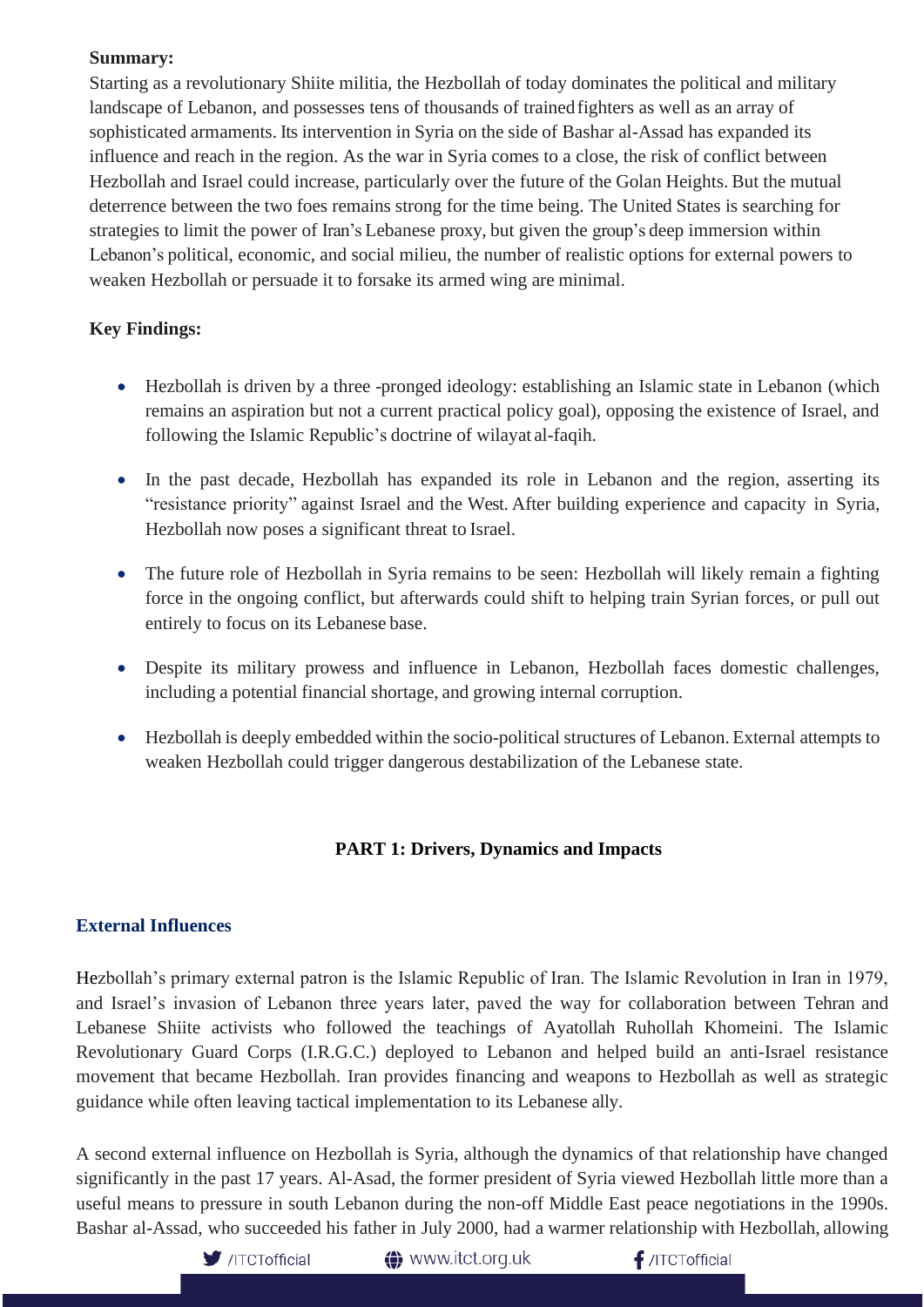the party to gain more influence in Lebanon. Syria also for the first time became an important source of armaments for Hezbollah. Hezbollah's military intervention in Syria from 2012 to assist the Assad regime against the armed opposition has placed the Lebanese party on a partnership footing with Damascus, a significant shift from the subordinate role it played under the rule of Hafezal-Assad.

## **Ideology**

Hezbollah is a militant jihadist Islamist organization and followsthree fundamental visions. The first is the establishment of an Islamic state in Lebanon, as called for in Hezbollah's "Open Letter" manifesto released in February 1985. However, Hezbollah's leaders have acknowledged that Lebanon's pluralistic nature weighs against this occurring in the near future and they have consistently said the party will not impose such a system of governance on the country. The second is the pursuit of jihad. This includes the "greater jihad," which is the daily spiritual struggle within the carnal soul to overcome the vices and temptations of the human condition to achieve divine knowledge, spiritual harmony, and love. Adhering to the "greater jihad" then paves the way for pursuing the "lesser jihad," which is split into "offensive" and "defensive" jihads. The former permits Muslims to invade other countries and subjugate their citizens with the justification that Islam is the one true religion.

"Defensive jihad,"asthe name suggests,obliges Muslimsto defend their homeland and people from external aggression. Hezbollah's resistance campaign in the 1980s and 1990s against the Israeli occupation of south Lebanon and its current posture toward the Jewish state are justified under the rubric of "defensive jihad." The third basic vision is submission to the *wilayat al-faqih*, or rule of the jurisprudent, a model of governance for an Islamic state that was articulated by Khomeini. In Shiism, senior clerics, known as *marjaa e-taqleed*, or sources of guidance and imitation, advise Muslims on how to accurately follow Islamic teachings, but they eschew roles in politics and governance. The concept of the *wilayat al-faqih*, however, maintains that a chosen ultimate source of religious learning should be responsible not only for administering Islamic behavior, but also for defining the general politics of a nation.

According to Khomeini, "If you were able to understand the essence of religion in this Islamic culture of ours, you would clearly see no distinction between religious and political leadership and moreover it would become apparent that political strife is an integral part of religious duty. Leading such political strife and steering it in the right direction is thus an element of a religious leader's functional responsibilities."<sup>1</sup>

Although the *wali al-faqih*, currently embodied by Ayatollah Ali Khameini, is the supreme leader of Iran, his authority extends to all Muslims that adhere to the *wilayat al-faqih,* which includes Hezbollah. For Hezbollah, the *wali al-faqih* is the party's overseer whose knowledge of Islam is unsurpassed and whose rulings must be obeyed. In practical terms, the *wali al- faqih* will set the strategy (e.g. resisting Israel's occupation of south Lebanon) while leaving Hezbollah to determine the tactics to achieve the strategic goal.

## **Financing**

Iran is the principle external financial backer of Hezbollah, a long-understood fact that was confirmed for the first time by Hezbollah Secretary-General Hassan Nasrallah in June 2016. "We are open about the fact that Hezbollah's budget, its income, its expenses, everything it eats and drinks, its weapons and rockets, are from the Islamic Republic of Iran," he said in a speech. Estimates of Iranian funding of Hezbollah vary widely from \$50 million a year,<sup>2</sup> to \$100 million a year,<sup>3</sup> to \$200 million a year,<sup>4</sup> to \$60 million a month (with an additional \$40 million a month coming from Hezbollah's own global sources of revenue.<sup>5</sup>) Given the downturn in oil prices since 2014 and Hezbollah's own extensive sources of income, Tehran's contribution to Hezbollah's treasury could be at the lower end of the estimates.

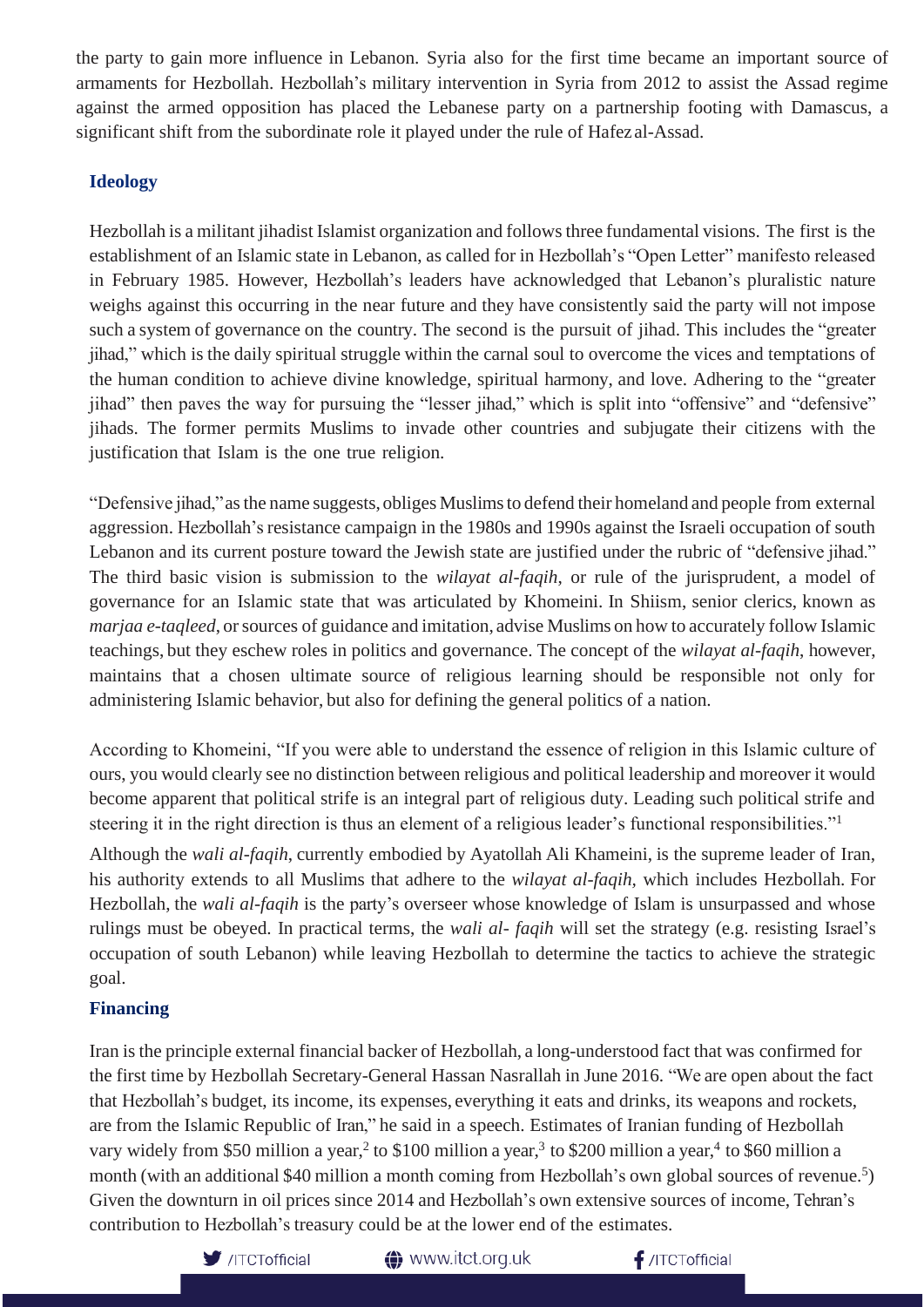Hezbollah long ago diversified its streams so as not to be revenue wholly reliant on Tehran. It takes advantage of the Lebanese diaspora, particularly in and South America, to build both legitimate and illegitimate commercial supporters. Hezbollah's reliance on its own global financial resources has steadily grown, particularly in recent years with a downturn in oil prices and a sanctions regime on Iran that has had a negative impact on the Iranian economy and led to a decrease in annual funding. Despite the adoption of the Joint Comprehensive Plan of Action (J.C.P.O.A.) agreed upon in 2015, there does not appear to have been a significant increase in funding from Iran to enterprises as well as to receive Islamic charitable donations of *zakat* and *khoms* from its Hezbollah. Furthermore, in recent years the United States has tightened the financialscrews on Hezbollah by sanctioning individuals or entities that have any financial dealings with the party.

#### **Recruitment and Training**

Hezbollah aspires to be more than just a political party or a military organization. Since its inception in the early 1980s, Hezbollah has sought to build a "culture of resistance" within Lebanon's Shiite community a self-sustaining, generational mode of thought and behavior that embraces the notion of resistance and steadfastness against a predatory Israel and Western ambitions in the Middle East.

Young Shiites are raised in environments that venerate Hezbollah and are surrounded by the party's motifs of flags, banners and pictures of martyrs on neighborhood walls. Youths of five- or six-years-old are encouraged to join martial parades to commemorate the annual al-Yom al-Quds (Jerusalem Day) and join Hezbollah's Mahdi Scouts where they receive elementary religious lessons and an introduction to light military training at summer camps in south Lebanon. Having been raised in such an atmosphere, fully joining the party at 18 years old the traditionally required age to engage in combat is often a natural progression. Hezbollah's recruitment process is an arduous and thorough undertaking often lasting months, blending religious education and military training along with an initial detailed security assessment of each recruit.

The first phase of recruitment involves extensive religious and doctrinal lessons known as *tahdirat* or "preparation," where candidates learn the ideological foundations of Hezbollah. They are taught the concept of the *wilayat al-faqih* and the importance of the "greater" and "lesser" jihads, and how they are channeled into enmity toward Israel. The students also learn the culture of martyrdom and its importance within Shiite doctrine. They are taught that advances in understanding the "greater jihad" will bring the mujahid, or holy struggler, closer to God and remove the human fear of death.Martyrdom is considered by Hezbollah as the ultimate expression of self-sacrifice and demonstration of faith in God.

The basic military training usually takes place in camps in the Bekaa Valley in east Lebanon. Basic training includes improving fitness and endurance through forced marches across mountains with heavy backpacks, and often sleeping out in the open regardless of weather conditions. They learn navigation with compass, maps, G.P.S. systems, and reconnaissance and surveillance. The recruits are taught basic weapons drills with automatic rifles, light machine guns, and rocket-propelled grenades, as well as small unit tactics in keeping with traditional doctrine against the Israel Defense Force (I.D.F.). In the past decade, Hezbollah has also introduced urban warfare training. There are several small-scale urban warfare training facilities at camps in the Bekaa Valley, most of them consisting of two parallel rows of roofless single-story cinder block buildings emulating an Israeli-style street. The urban warfare training and at least one propaganda video from 2014 suggest that the facilities are intended to train combatants to stage cross-border raids into Israel in the event of another war.6



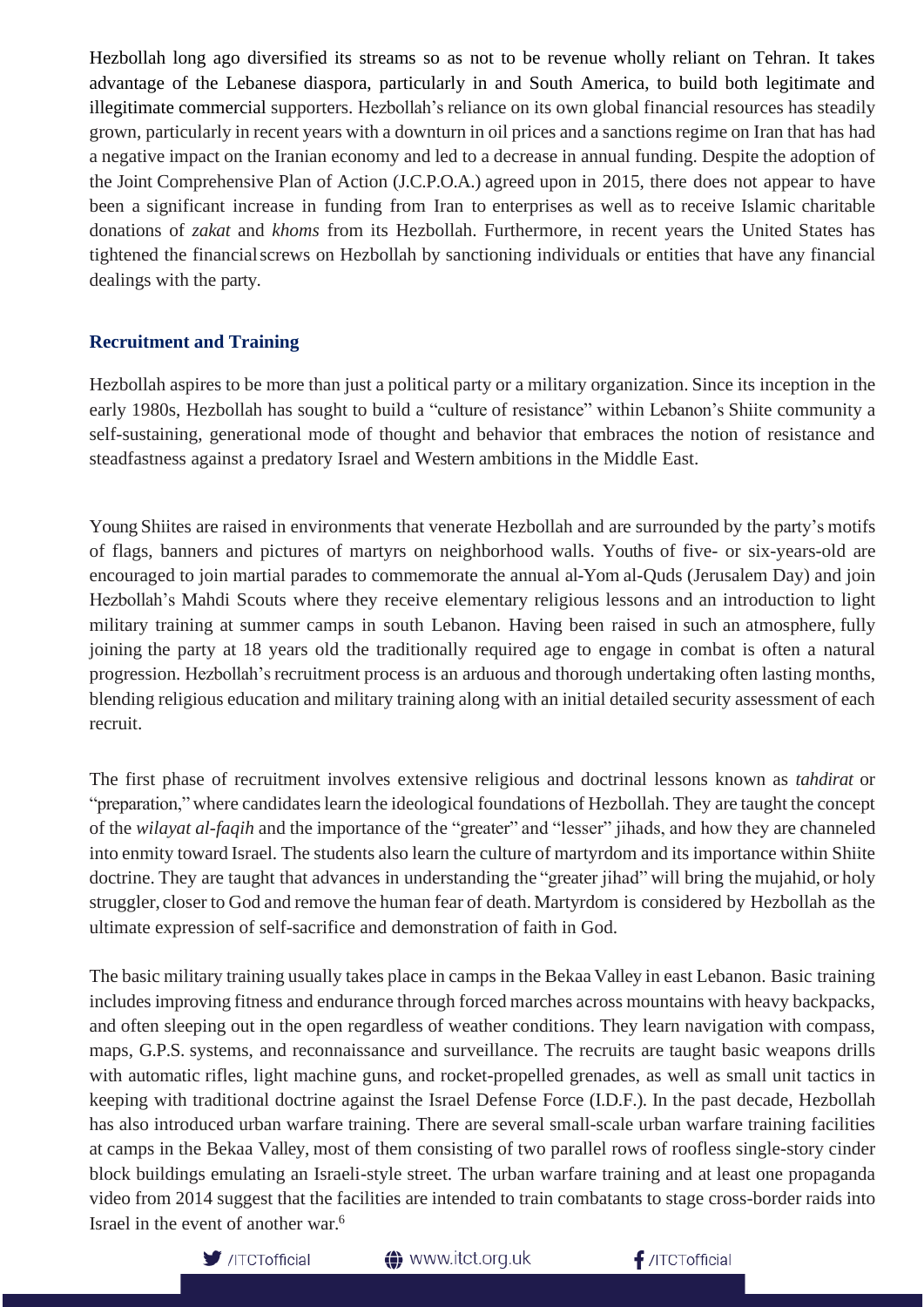There is also at least one urban warfare site that features a collection of multi-floor buildings clustered around a "mosque" and a "water tower" that resembles an Arab-style village, and may be used with the Syrian theater in mind. Once basic training is complete, fighters can elect (or are sometimes encouraged) to pursue a specialized skill, such as artillery rockets, sniping, or anti-tank missiles. Iran is the main venue for advanced training, such as the 90- day course for recruits into Hezbollah special forces units, as well as training in amphibious warfare techniques and handling more sophisticated and larger weapons systems such as anti-tank missiles, air defense systems, and sub-ballistic artillerymissiles.

#### **Role and Dynamics in Lebanon**

Hezbollah's core goal is to preserve the military component of the organization, which it callsits "resistance priority." All other facets of the organization the socio-economic welfare programs, the parliamentary presence, the role in government are designed to buttress and protect the "resistance priority."Prior to 2005, Hezbollah's armed status was guaranteed under Syrian fiat. While Hezbollah maintained a small presence in parliament, it had not sought nor was it asked to join any of the post-Lebanese civil war governments. However, since Syria withdrew its troops in the wake of the assassination of former Prime Minister Rafik Hariri in February 2005, Hezbollah has had to play a more engaged role in domestic politics to safeguard its core interests. From 2005, the fate of Hezbollah's weapons lay at the heart of the schism between the Western- and Saudi-backed March 14 parliamentary coalition and the Syria- and Iran-backed March 8 coalition.

The climactic moment came in May 2008 when Hezbollah deployed its armed forces into the western half of Beirut in response to the then government's decision to shut down Hezbollah's private telecommunications network. Several days of fighting ended withQatari intervention, which mediated a political agreement among the feuding parties. The lesson of the May 2008 crisis was that Hezbollah indubitably holds the balance of political and military power in the country, and is prepared to use force if sufficiently threatened. The Lebanese Armed Forces (L.A.F.) stood on the sidelines as Hezbollah men and their allies overran west Beirut, unwilling to risk enflaming the situation further by tackling the powerful militia head on. And the government, humiliatingly, was forced to rescind its earlier decisions that had triggered Hezbollah's armed response in the first place.

The domestic political process since 2008 has been beset by successive waves of paralysis and stalemate. Hezbollah's opponents have come to accept that they have little leverage against a party that carries with it an implicit threat of violence if its interests are challenged. Hezbollah's grip on Lebanon is unlikely to change significantly for the foreseeable future, especially with Christian ally Michel Aoun as president and the effective collapse of the March 14-March 8 paradigm that shaped post-2005 politics.

However, the biggest evolution undergone by Hezbollah in recent years is in the military realm.Since the 2006 war,Hezbollah has grown enormously in terms of manpower,weaponry and equipment.It has an army numbering in excess of 20,000 fully-trained combatants, many of them hardened by battle in Syria, along with tens of thousands more part-time reservists. It reportedly possesses more than 100,000 rockets and missiles, including sub-ballistic guided missiles fitted with 1,100-pound warheads, as well as advanced air defense systems, anti-ship missiles and a fleet of Unmanned Aerial Vehicles (U.A.V.s), some of them possibly combat-capable. Hezbollah's military includes a large special forces unit, a signals intelligence (SIGINT) unit, and an amphibious warfare unit, potentially equipped with Swimmer Dispersal Vehicles and semi-submersible craft. In Syria, it operates an armored "brigade" consisting of armored personnel carriers, tanks, and mobile anti-aircraft systems used in a ground support role.



**1** www.itct.org.uk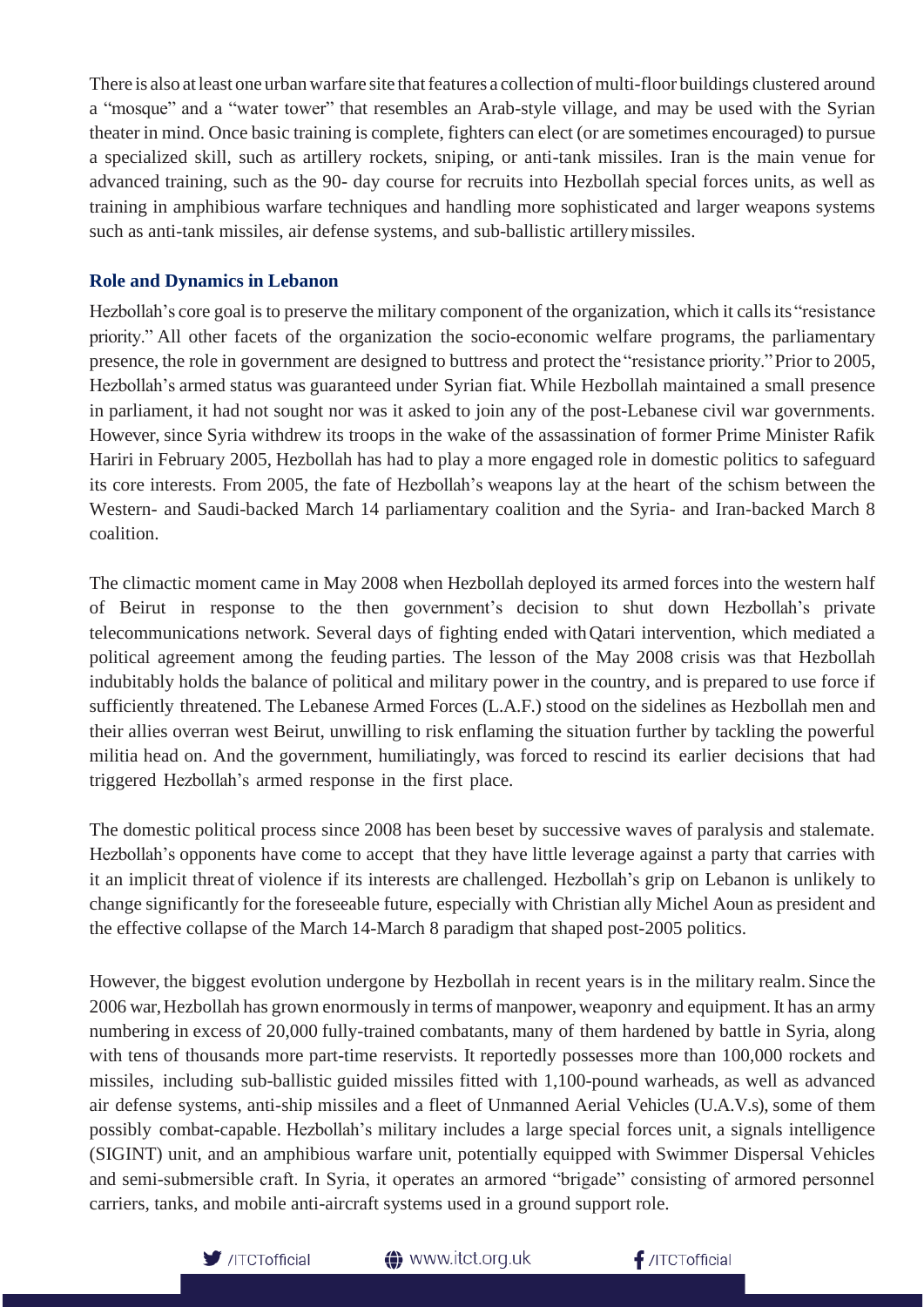Many of the lessons Hezbollah has learned in Syria will not be relevant in the context of a future war with Israel Hezbollah will not be fielding armored vehicles against the I.D.F. nor calling in airstrikes. But Hezbollah has benefitted from combat experience in a multitude of geographical environments, and it has also learned improved fire and maneuver tactics as well as how to utilize reconnaissance and intelligence data to develop more complex operations. Hezbollah's lessons learned in Syria sit uncomfortably with Israel. The Syria experience, as well as the acquisition of advanced weaponry over the past 10 years, has turned Hezbollah into "currently the gravest military threat facing Israel," according to Israel's influential Institute for National Security Studies in its annual strategic assessment for 2017.<sup>7</sup>

#### **New Role and Future in Syria**

Hezbollah's intervention in Syria is its greatest military undertaking, larger in scale than even its resistance campaign against Israeli troops occupying south Lebanon in the 1990s. An estimated average of 8,000 fighters serve in Syria at any one time with the numbers fluctuating according to operational needs. The party has played a key role in preserving the Assad regime. In general, Hezbollah is employed as the spearhead in new offensives because of its advanced training, cohesion, and discipline compared to other pro-regime forces in Syria. Beyond a direct combat role, Hezbollah engages in corseting operations with other units to stiffen their backbone and deploys non-commissioned officer (N.C.O.) equivalents to command other militia units such as those belonging to Liwa Fatemiyoun, the Afghani volunteer force, and Liwa Zeinabiyoun, the Pakistani volunteer force. Hezbollah also plays an important force-multiplier role by training new trainers as well as regular recruits. At a command level, Hezbollah officers work alongside senior I.R.G.C. and Syrian army staff to devise operational planning.

Hezbollah justifies its intervention on two basic levels. The first, according to Nasrallah, is that the war in Syria was a "political project" of the United States for the interests of Israel. Syria under Assad represents the "backbone of the resistance" and its fall would weaken the anti-Israel front and mark the loss of the Palestinian cause. "The resistance cannot remain idly by while its back is exposed or its support broken," Nasrallah said on May 25, 2013, in which he first confirmed Hezbollah's presence in Syria.

The second reason is the threat posed by the rise of Sunni extremist groups in Syria such as ISIS and Hay'at Tahrir al-Sham to whom Hezbollah ascribes the term "*takfiri,*" meaning radicals who view as apostates all those that do not share their austere interpretation of Islam. As of mid-2017, with the war in Syria having entered its seventh year, the Assad regime appears to be gaining the upper hand in a conflict that has left more than 400,000 dead and much of the country in ruins. The seizure of eastern Aleppo from rebel hands in late 2016, and successive cease-fire arrangements between the regime and rebels has pacified much of western Syria, the main battleground for most of the war. Attention has turned to regaining eastern Syria from ISIS and denying U.S.-supported militia elements a toehold.As of October 2017, Hezbollah is playing a major role in the push to retake the Deir Ezzor region and the Euphrates River valley to Abu Kamal on the Syria-Iraq border.With these fierce battles ahead, there is little prospect of Hezbollah its forces from withdrawing anytime soon. In Syria, even if there is a resolution to the conflict. Iran and Hezbollah have a strategic interest in maintaining a presence in the Golan Heights opposite Israeli lines. In 2014, Hezbollah began work on a defensive infrastructure in the northern Golan that had little to do with the current conflict against the anti-Assad opposition, and more to do with potential future operations against Israel.

On January 18, 2015, a team of Hezbollah operatives and an I.R.G.C. general were touring the completed facilities, according to a source close to Hezbollah, when they were attacked by a pair of missile-firing Israeli U.A.V.s just north of Quneitra. The I.R.G.C. general and six Hezbollah men, including two senior cadres, were killed in the attack.

**<sup>●</sup>** www.itct.org.uk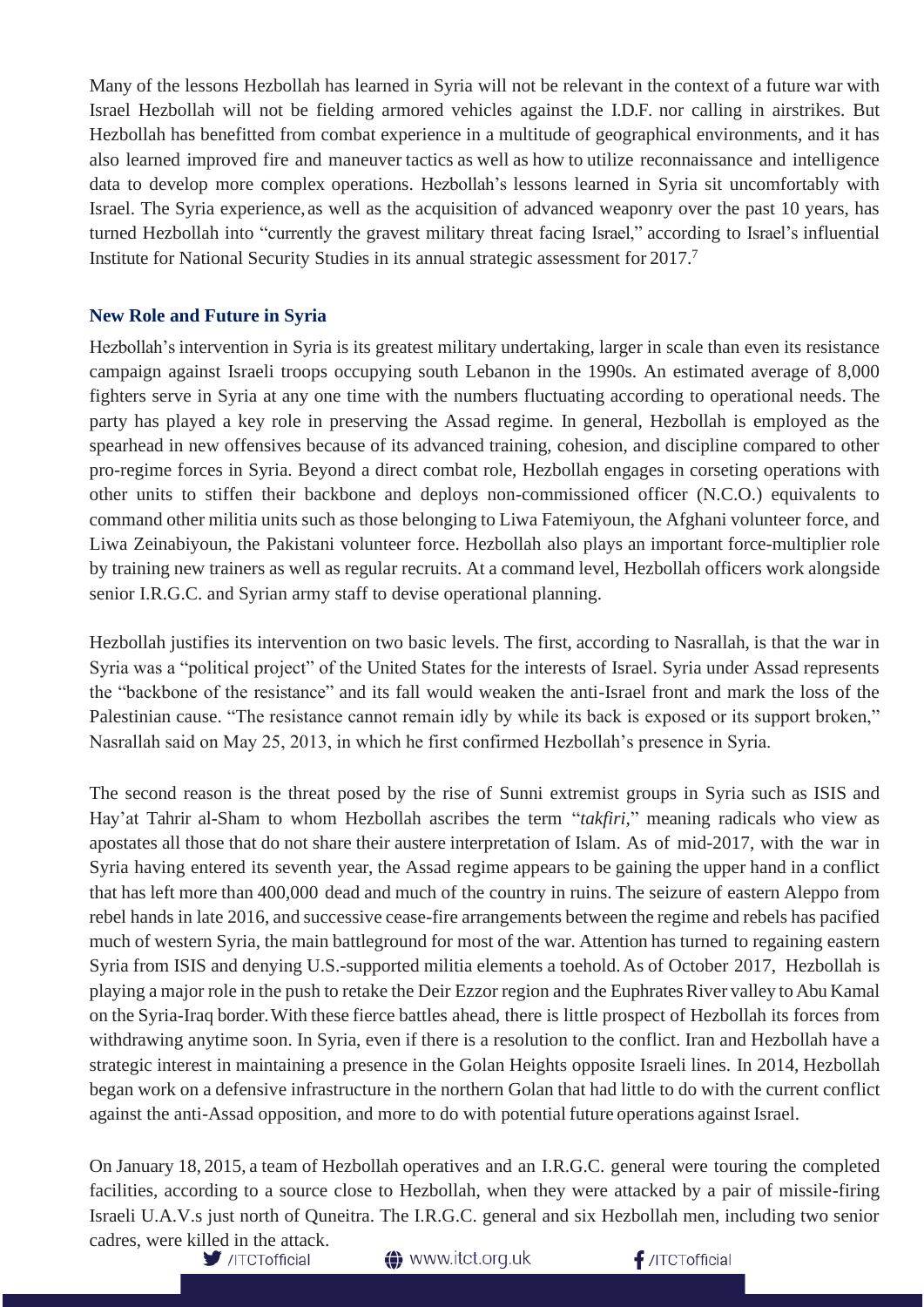Israel is aware of Iranian and Hezbollah ambitions for the Golan and has their presence on the strategic heights as "Red Line". Presently, Iranian and Hezbollah forces are said to be observing a 10-15-kilometer buffer zone in the Golan, but Russia has rejected Israeli demands that the zone be expanded to 40 kilometers.<sup>8</sup> However, in the longer term, it is unclear whether Russia will or can persuade or pressure Iran to back away from its Golan agenda. If the conflict in Syria begins to fade, the Golan could become the next theater of confrontation between Hezbollah and Israel.

A second potential role for Hezbollah in a future Syria is to use its training skills to help rebuild the Syrian army and security forces in the post-war era. The Syrian army traditionally was schooled in Soviet military doctrine with an emphasis on swift mass armored assaults. Given that Israel remains Syria's greatest external enemy, Damascus lacks the resources to build a conventional army that poses a serious threat to the I.D.F. Furthermore, the Syrian army proved ill-suited to confront the challenge posed by rebel groups when the street protests morphed into armed conflict in late 2011. What may transpire instead in Syria is a leaner and more mobile army that adopts some of Hezbollah's hybrid-warfare doctrine with more emphasis on anti-tank missiles, air defense systems, and surface-to-surface rockets than on tanks and aircraft. Such a development could potentially pose more of a challenge to the I.D.F. than would a restored conventional force. The level of influence Russia would bring to bear in the creation of a new Syrian military is unclear, although Moscow's main priority could be ensuring it secures lucrative deals to arm and equip the new force. If Syria chooses to adopt this path, Hezbollah will be well-placed to help train the new Syrian army.

#### **Roles in Iraq and Yamen**

While Syria remains Hezbollah's largest battlefield deployment outside the traditional theater with Israel, it also fields cadres in two other conflicts roiling the region—Iraq and Yemen. Hezbollah dispatched some 250 specialist cadres to Iraq in June 2014 in the wake of the seizure of Mosul by ISIS and subsequent advance toward Baghdad. The original team was composed of seasoned veterans and was responsible for advising, training and coordinating the Hashd Shaabi, the 130,000-strong coalition of governmentsanctioned, Iran-backed Shiite militias. Hezbollah continues to maintain a limited presence in Iraq of perhaps no more than 500 personnel and its operational activity does not appear to have changed significantly since 2014 and is focused on the anti-ISIS campaign.

In Yamen, Hezbollah runs a covert training and support mission to assist Houthi militiamen battling a Saudi-led military coalition. Saudi Arabia launched Operation Decisive Storm in March 2015 in an attempt to restore to office the deposed Yemeni president, Abd Rabbu Mansour Hadi, and to defeat the Houthi forces that had overrun Sanaa six months earlier. The scale of Iranian (and therefore Hezbollah) support for the Houthis is disputed, although it is evident that there is some military assistance. Hezbollah's presence in Yemen has not been publicly acknowledged by the party leadership, although the relationship between the organization and Ansarallah, the Houthi militia, is well known and dates from long before the current conflict. Ansarallah officials live and work in Beirut's southern suburbs where Hezbollah is headquartered. Ansarallah fighters have received training at Hezbollah camps in the Bekaa Valley and Yemeni casualties are treated at Hezbollah-run hospitals in Beirut, according to several sources close to Hezbollah and Ansarallah officials.

#### **Risk of Confrontation with Israel**

The new U.S. administration of resident Donald Trump has signaled a tougher stance against Iran and a determination to roll back the Islamic Republic's influence across the Middle East. On October 13, Trump refused to re-certify Iranian compliance with the J.C.P.O.A agreement handing Congress a 60-day window



**1** www.itct.org.uk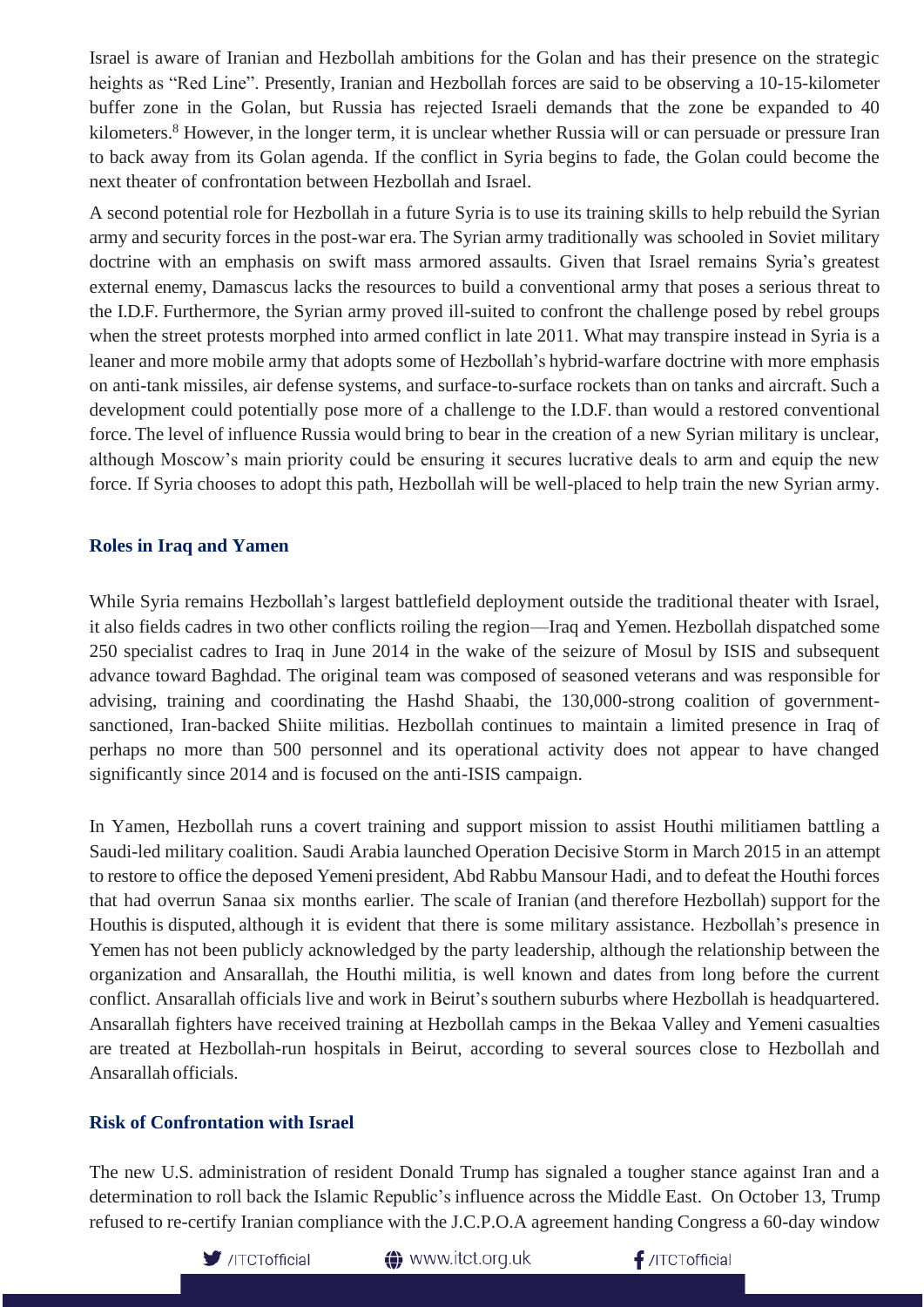to decide whether to maintain or abandon the 2015 deal. Two weeks later, Congress voted for a new sanction on Iran's ballistic missile program. On October 10, slapped ransom totaling \$12 million on two to Hezbollah commanders and Congress is widely expected before the end of the year to tighten existing restrictions on fundraising for Hezbollah.

The heightened moves against Iran and Hezbollah, coupled with repeated threats from Israel, have sent jitters running through Lebanon that a new war between Hezbollah and Israel could be imminent. In February, shortly after Trump took office, Nasrallah sought to bolster his party's deterrence posture by warning Israel that there would be no "red lines" in the next war, and threatened to strike Israel's nuclear reactor in Dimona and the ammonia plants in Haifa if Israel attacks Lebanon. On June 23, Nasrallah additionally warned that a war with Israel could "open the way for thousands, even hundreds of thousands, of fighters from all over the Arab and Islamic world to participate— from Iraq, Yemen, Iran, Afghanistan and Pakistan."

The choice of countries used to illustrate his warning was deliberate. Shiite volunteersfrom all five countries are fighting, or have fought, in Syria under the aegis of the I.R.G.C. to uphold the Assad regime. The inconclusive end to the 2006 war has long fueled expectations of a "second round." However,the "balance of terror" that exists between Hezbollah and Israel isstill fundamentally strong. Both parties know that the next war will be of an order of magnitude that will completely dwarf the 2006 conflict, a grim reality that has helped ensure a mutual deterrence. Both sides repeatedly say that they do not want a war and the deterrence factor remains strong, but there remains the risk of miscalculation by one side or the other. Israel has been the more assertive party in recent years, staging assassinations of Hezbollah personnel and airstrikes against the group's suspected arms depots or convoys located in Syria.

When Hezbollah has left compelled to respond to an Israeli action, it been carefully to tailor had reprisal to deliver a slap to Israel but not so hard as to upset "the balance of terror". Until recently, Israel's airstrikes against Hezbollah armaments in Syria have either been protested verbally by Damascus or ignored. But on March 16, when Israeli jets targeted a Hezbollah arms convoy near Palmyra in central Syria, several SA-5 anti-aircraft missiles were fired at the departing aircraft. It was the first time that Syria has reacted militarily to the airstrikes. Israel promises it will continue to attack "game-changing" weapons when it identifies them, while a Syrian official said that the March 16 attack had "changed the rules of the game" and that Israel would "think a million times from now on" before staging more airstrikes.<sup>9</sup> Syria fired another SA-5 missile at Israeli aircraft flying over Lebanon in October. The missile missed its target and Israel bombed the air defense facility in reprisal. If another war does break out, it is likely to be the result of a miscalculation that quickly spirals out of control faster than either side can dial it back, rather than a planned unilateral and unprovoked attack by one side against the other.

## **Impacting State Stability in Lebanon, Syria, Iraq and Yamen**

With the exception of Lebanon, Hezbollah is participating to a greater or lesser degree in conflicts in Syria, Iraq, and Yemen, where stability is practically non-existent. In these conflicts, Hezbollah is simply one of many moving parts and its impact on stability in each of these countries is negligible.

In Lebanon, Hezbollah's armed status lies at the root of the political divide of the past decade. Hezbollah's determination to maintain its armed status and its opponents' once equally determined efforts to see it disarmed have caused multiple political disputes that have stifled the legislative process, undermined the economy, aggravated sectarian tensions, and provoked sporadic violence. Lebanon also continues to live under the shadow of a devastating war with Israel due in part to Hezbollah's military strength, and the threat it poses to the Jewish state. However, Hezbollah has emerged from this struggle as the victor, having



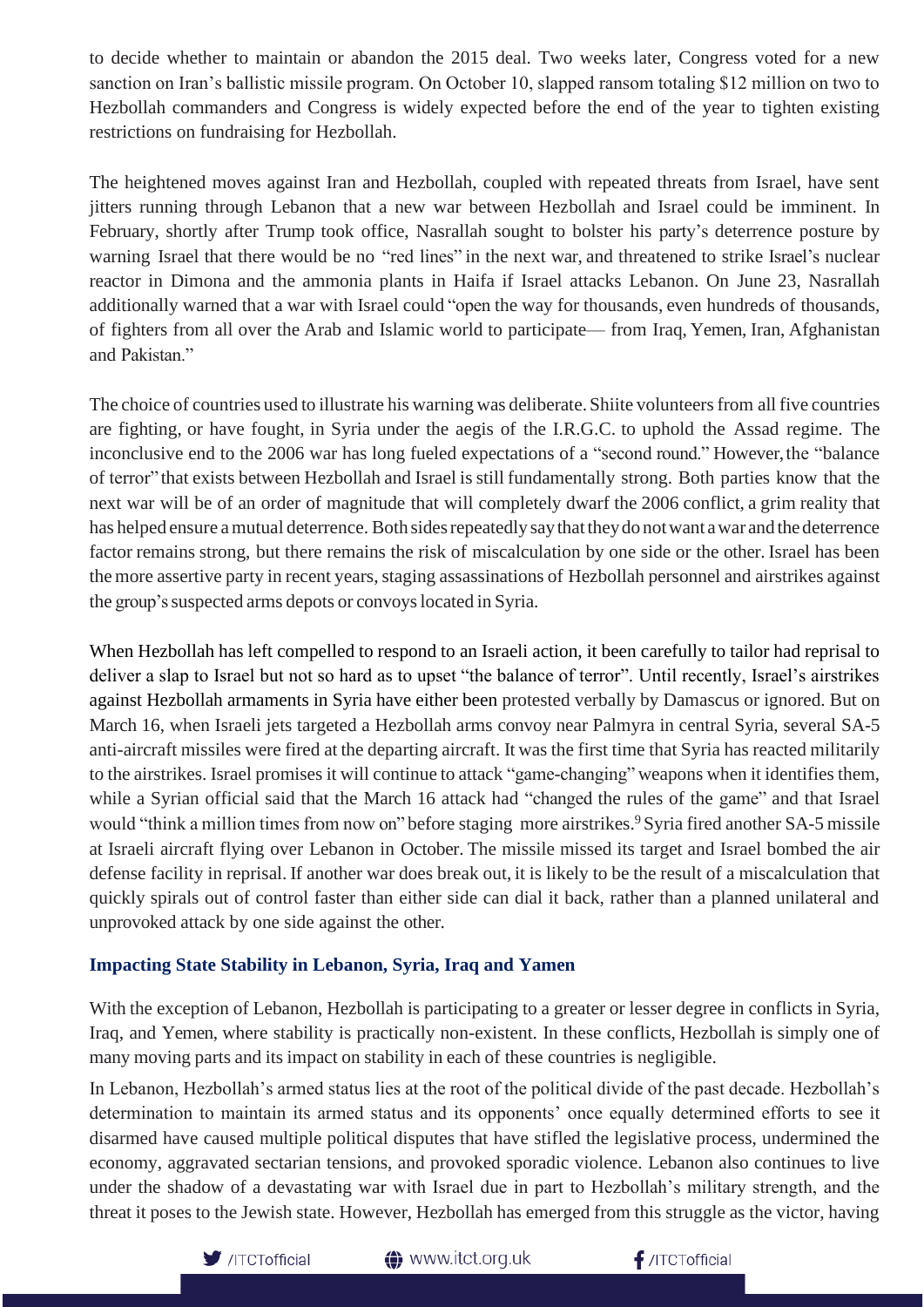witnessed the gradual dissolution of the March 14 parliamentary coalition, secured the election of its ally,

Michel Aoun, as president, and compelled its chief opponent, Saad Hariri, into a compromise that saw him return as prime minister. From a domestic political perspective, Hezbollah faces little threat in the near-to medium-term that could alter the status quo.

#### **Impact on Regional Security**

The multiple conflicts in the Middle East in which Iran has influence have allowed Hezbollah to expand from the relatively limited purview of the Arab-Israeli conflict to become a regional actor. Its military assistance missions in Syria, Iraq, and Yemen present another component of Hezbollah's utility beyond direct combat, demonstrating its value as a force multiplier for Iran-backed or -allied groups across the region in service of Tehran's regional ambitions. For Hezbollah, the struggle against Israel remains paramount and at the heart of its "resistance" narrative and priority. But the confrontation between Iran and Saudi Arabia and their respective allies, which has only intensified in the past decade, has created a new expanded regional role for the organization as an enabler of Iranian power projection across the Middle East.

# **Impact on the Rise of other Armed Non-State Actors**

Hezbollah's existence in itself has not triggered the emergence of other radical groups either supportive of Hezbollah, such as some Palestinian factions and Iraqi Shiite militias, or opposed to Hezbollah, such as al-Qaeda and ISIS. However, as a powerful Shiite organization that is deeply engaged in Lebanese politics, the war in Syria, and conflicts in Iraq and Yemen, Hezbollah is considered an implacable enemy of radical Sunni Islamist groups.

In Lebanon, there have been few serious efforts among domestic Sunni Islamist actors to form militant cells or groups to directly tackle Hezbollah. Even the short-lived movement of Sheikh Ahmad Assir, a firebrand Salafist cleric from Sidon, posed no real threat to Hezbollah. Assir's movement was crushed in a two-day battle with Lebanese troops and local Hezbollah elements at his mosque complex in Abra, on the eastern outskirts of Sidon, in June 2013.<sup>10</sup> The fighting resulted in the deaths of 18 soldiers and between 25 and 40 of Assir's followers. Sunni reticence in Lebanon to tackle Hezbollah militarily is in part due to Hezbollah's military and political dominance, which serves as a deterrent, and in part due to the pervasive nature of Lebanon's intelligence and security services that have acted effectively to monitor and arrest radical Sunni individuals. Furthermore, Lebanon's Sunni community is generally passive in nature with a mercantile, rather than militant, tradition. Where Hezbollah has played a more direct role in the emergence of armed groups across the region is through the training of Iran-backed militias in Syria, Iraq, and Yemen.

# **Impact on Fueling Shiite- Sunni Sectarianism and Violent Extremism**

Lebanon's sectarian schism historically was between Christians and Muslims, but in the past decade it has shifted to an intra-Muslim split between Sunnis and Shiites with Christians navigating a path between the two.

Hezbollah's intervention in Syria has only enflamed those sectarian tensions further, alienating not just Lebanese Sunnis, but Sunnis across the region. The intervention triggered a backlash in Lebanon with dozens of rockets fired by Syrian militant groups into the Bekaa Valley from early 2013 and a wave of Vehicle-Borne Improvised Explosive Device (V.B.I.E.D.) attacks and Suicide V.B.I.E.D.s between July 2013 and the end of June 2014, which left nearly 100 people dead and nearly 900 wounded.A twin suicide bomb blast in the Shiite-populated Bourj Barajneh neighborhood of southern Beirut in November 2015 killed 43 people and wounded 239, the largest loss of life in a single domestic bomb attack since the end of the

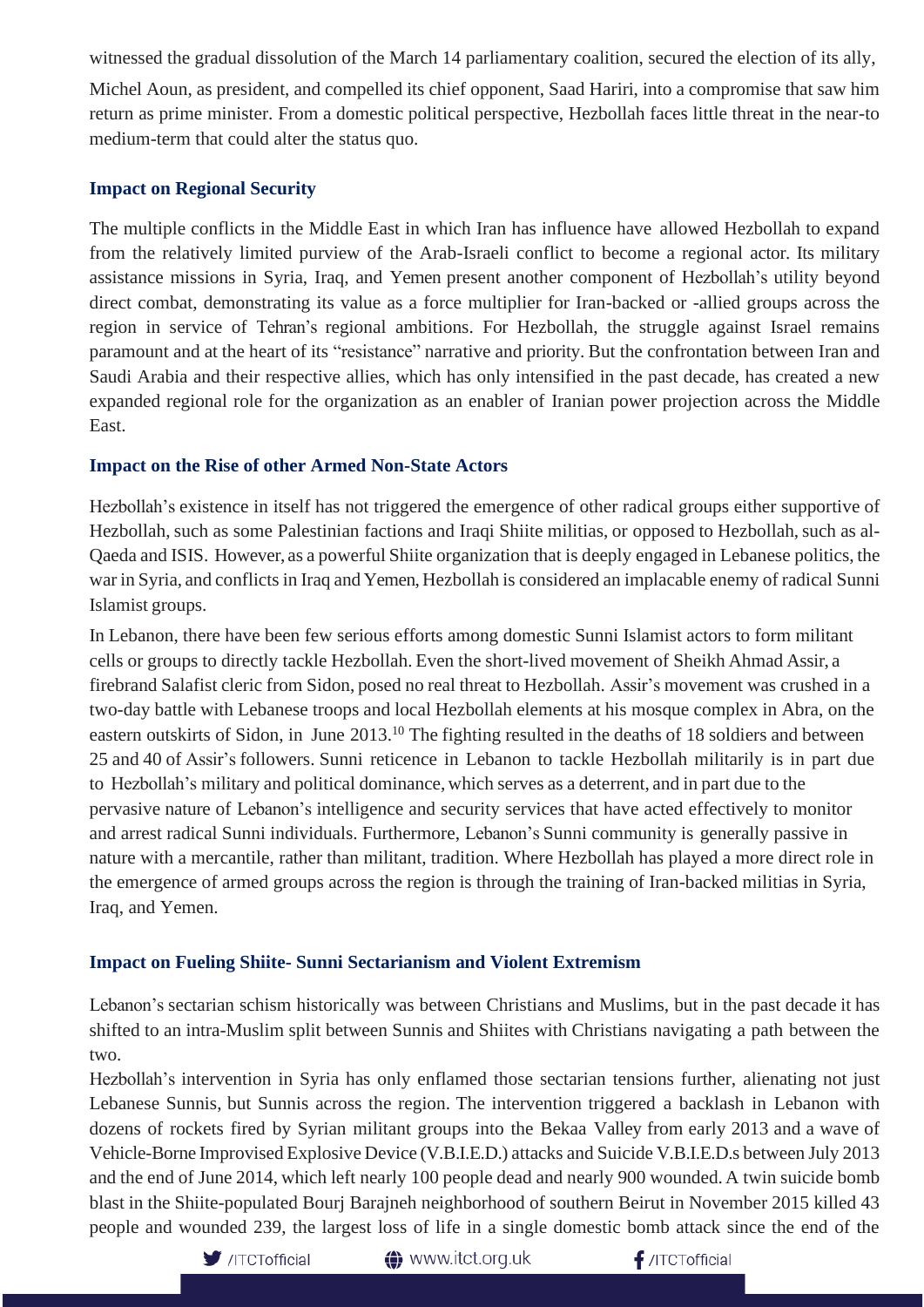Lebanese civil war in 1990.

Most of the Suicide V.B.I.E.D's were claimed by extremist factions such as the then al-Qaeda linked Jabhat al- Nusra and the Lebanon based Abdullah al-Azaam Brigades. They made it clear in their statements that the attacks were a response to Hezbollah's intervention in Syria.

## **Part 2: Countering the Violent Transnational Movement**

(Responses and Scenarios)

# *How can the external influence exerted by Iran on Hezbollah be weakened orinfluenced in a less destructive direction?*

There are no simple solutions in breaking the tight ideological, financial, and material links between Hezbollah and Iran. Hezbollah is Iran's greatest success in exporting the Islamic Revolution, and the Lebanese organization has proven itself a dependable and efficient partner in helping Tehran exert influence into the Middle East.There are few realistic options that can be pursued by the United States in the short- to mid-term that will break that partnership without risking destabilization that could impact U.S. interests and those of its allies in the region.

Options include resorting to force to effect regime change in Iran. But that would plunge the Middle East into even greater turmoil with few guarantees of a successful outcome.

Washington could choose to abandon the J.C.P.O.A. agreement and re-impose crippling sanctions to compel Iran to break ties with Hezbollah and reverse its reach into the region. But the other parties to the J.C.P.O.A. deal have sent clear signals that they will continue to honor the agreement, which would leave the US isolated among leading world powers in its anti-Iran stance. Furthermore, it could provoke a punishing backlash by Iran against U.S. interests in the Gulf and beyond.

# *What can be done to moderate or confront Hezbollah's messaging and appeal in Lebanon and outside the country's borders?*

The extent of Hezbollah's popularity currently is being shaped by its own actionsin Lebanon and elsewhere, and any external influence on the organization's messaging and appeal is unlikely to have much impact. In Lebanon, few citizens have indifferent feelings toward Hezbollah the Lebanese are split between supporters and opponents and their views are generally not susceptible to change.

Hezbollah's determination to maintain its "resistance priority" alienated a large segment of the Lebanese population from 2000 when Israel withdrew from south Lebanon. Across the Arab world, Hezbollah's popularity remained high, peaking in 2006 during the war with Israel, until its armed intervention in Syria was revealed in 2013. Since then, Hezbollah's popular standing in the MENA region has tumbled significantly and it is today reviled by most of the region's Sunnis.Even another war with Israel is unlikely to change that perception.

# *What steps can be taken to impact the group's financial inflows and resources, as well as the inflowofarmsandweapons?*

In December 2015, the United States passed the Hezbollah International Financing Prevention Act (HIFPA), which targets financial institutions found to knowingly facilitate a significant transaction on behalf of Hezbollah or anyone affiliated with or acting on its behalf.<sup>11</sup> HIFPA requires Lebanese banks to freeze the accounts of individuals and organizations named by the U.S. Treasury Office of Foreign Assets Control. Failure to follow the order risks banks being sanctioned and cut off from accessing the U.S. financial

 $\blacksquare$ /ITCTofficial

**<sup>△</sup>** www.itct.org.uk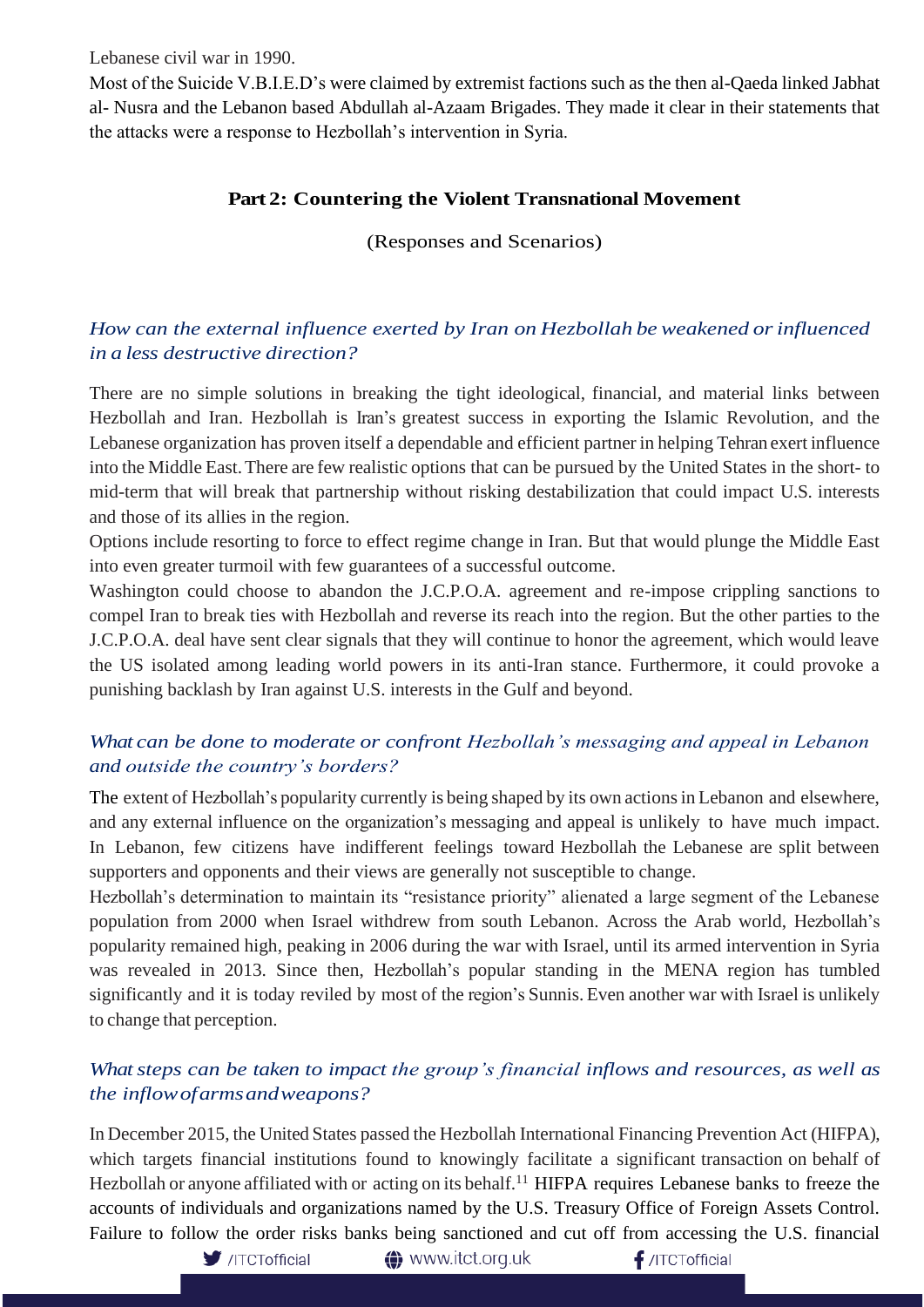system, not only in Lebanon but internationally.

Hezbollah has denied using the Lebanese banking system. But it is concerned that an overly aggressive enforcement of HIFPA by Lebanese banks could backfire on the party's popularity if its supporters, perhaps people with only marginal associations with the party, have their bank accounts frozen.

.

In June 2016, a small bomb exploded beside the head office of BLOM Bank, one of Lebanon's leading banks that reportedly had been among the most diligent in adhering to HIFPA. There was no claim of responsibility although it was widely believed to have been a message from Hezbollah to the banking sector.

As of October, Congress is debating expanding HIFPA's reach to impede Hezbollah's fundraising capabilities with high expectations that new legislation will be passed before the end of the year.There is even speculation that Hezbollah-controlled regions of Lebanon could be designated under Section 311 of the Patriot Act as areas of "primary money laundering concern."<sup>12</sup> The targeted areas would presumably include the southern suburbs of Beirut, south Lebanon, and the Bekaa Valley.

However, any tightening of financial measures against Hezbollah should be implemented in a manner that does not undermine Lebanon's fragile economy and the banking sector, which is the mainstay of Lebanon's financial stability, Hezbollah is deeply immersed within Lebanese political and commercial society, which greatly complicates creating a sanctions campaign that targets in isolation associations, companies, and individuals that may have dealings with the organization. For example, the Rassoul al-Azzam hospital in southern Beirut is a Hezbollah- run institution that provides health services, often discounted, to the local community.But the hospital, like any other in Lebanon, has dealings with non-Hezbollah entities, including the Lebanese government through the ministries of health and social affairs.

Hezbollah's social- welfare services are vast and include hospitals, schools, clinics, social centers, and charitable institutions, all of which could potentially be threatened by a reinforced HIFPA or separate legislation, with consequent repercussions on employees and beneficiaries. Additional anti- Hezbollah financing legislation, if intensely enforced, could induce a lack of confidence in the Lebanese banking sector, precipitating both capital flight from banks and a reduction in overseas remittances which amount to more than \$7 billion a year from expatriate Lebanese. Furthermore, correspondent banks overseas may come to view the Lebanese banking sector as too exposed and vulnerable to warrant the risk of maintaining a fiscal relationship. If correspondent banks choose to de-risk by ending their relationships with Lebanese financial institutions,the banking sector could find itself shut off from international money markets.

Lebanon's mountainous and porous eastern border traditionally has been the main conduit for Hezbollah to receive its armaments from neighboring Syria via smuggling trails. In theory, the L.A.F. has the capacity to block the smuggling routes with physical obstacles and to monitor any breaches of the border. However, in reality no Lebanese government would take such a decision and risk a repetition of the May 2008 events. Another suspected route for the transfer of weapons to Hezbollah is by sea. The United Nations Interim Force in Lebanon (UNIFIL), which patrols the southern border with Israel, has had a maritime component since 2006 tasked with supporting the Lebanese navy in securing the Lebanese coastline. Part of the Maritime Task Force's (M.T.F.) duties are to prevent the smuggling of weapons or related materials into Lebanon. To that end, between October 2006 when the M.T.F. first deployed and June 2017,more than 77,000 vessels have been hailed by the peacekeepers and over 10,500 referred to the Lebanese navy for inspection.<sup>13</sup> So far, no weapons destined for Hezbollah have been discovered.

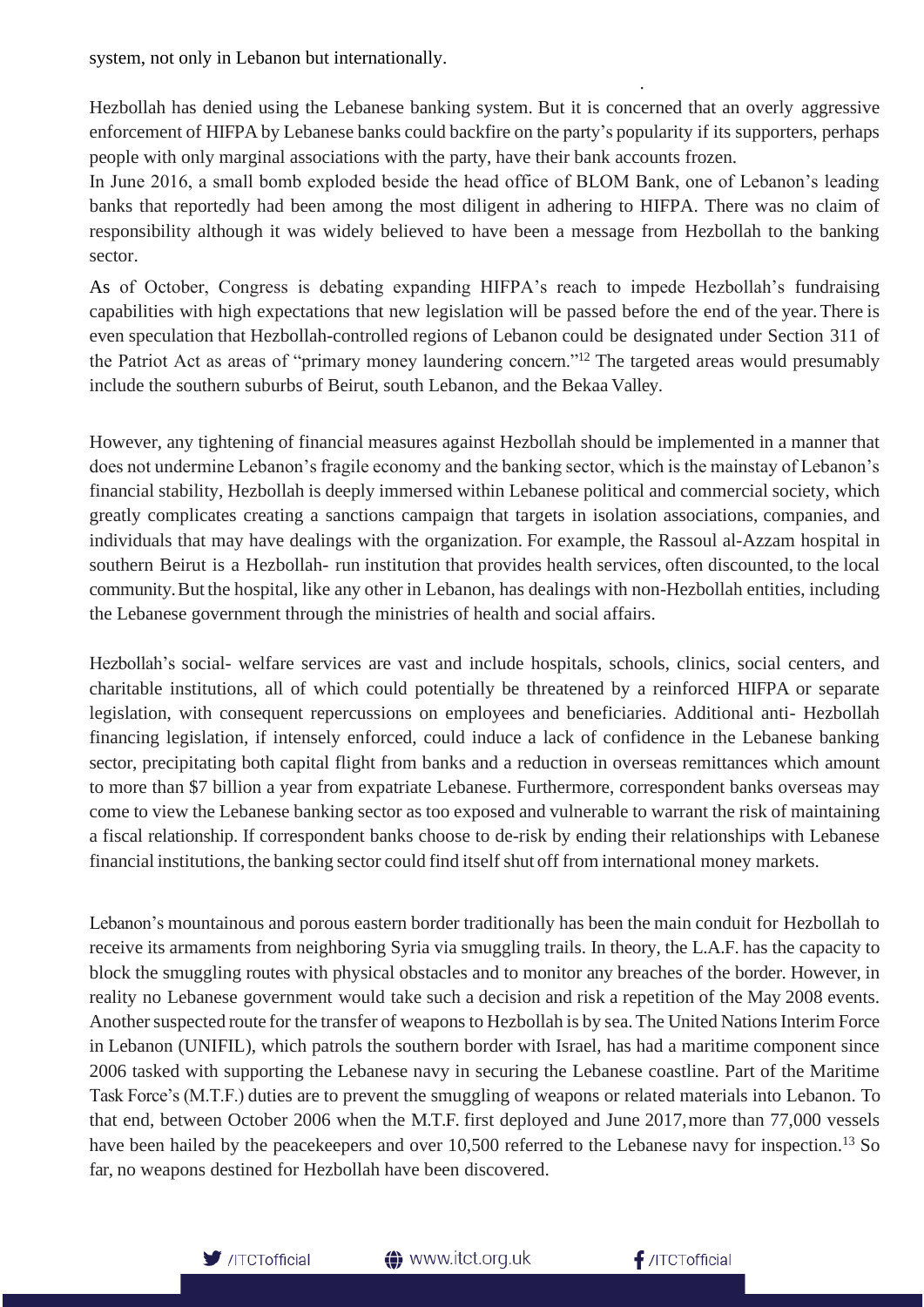# What are the weak links in Hezbollah's recruitment pipeline and what can be done to *impederecruitment?*

Hezbollah's massive manpower expansion in the past decade and the war in Syria has resulted in the emergence of two tiers of new recruits. The first and most significant tier is the traditional recruit who subscribes to the *wilayat al-faqih*, passes through the extensive religious and military training programs, and is a loyal and committed cadre. The second, and smaller, tier has emerged in the past year or two and consists of young Shiite conscripts whose adherence to the party's ideology initially is minimal, but have been drawn to join mainly for financial reward as well as benefitting from Hezbollah's social welfare services. This second tier is recruited specifically with the Syrian theater in mind. They receive basic training lasting a month at camps in the Bekaa Valley before being deployed to various battlefrontsin Syria. Despite being motivated primarily by money, these new recruits are also given intensive religious lessons in order that, in time, they can assimilate more fully into Hezbollah's ideological core, which many of them do.

A monthly salary of \$600 is not an inconsiderable sum in Lebanon, especially for unemployed youths. Many of them live in poor regions of the country, such as the central and northern Bekaa Valley, where there are few job opportunities. One means of diminishing the attraction of joining Hezbollah is to improve the economic health of Hezbollah's recruitment catchment areas. In the rural Bekaa, investments in the agroindustrial sector could provide livelihoods for local residents, reducing the attraction of fighting with Hezbollah.

# *Scenarios: What are the scenarios in which Hezbollah can walk-back from deployments in Syria,and involvementsin Iraq andYemen?*

The Lebanese and Arab media have speculated that Hezbollah is on the verge of withdrawing its forces from Syria for almost as long as the cadres have been there. However, there never has been any real indication that Hezbollah would return to Lebanon before either victory or defeat against the anti-Assad rebels. Sheikh Naim Qassem, Hezbollah's deputy secretary- general, said at the end of October that a withdrawal of Hezbollah personnel "is linked to the political solution in Syria and to the eradication of terrorism."<sup>14</sup> Although the tide of the war is turning in favor of the Assad regime, the fighting continues and given the chronic manpower shortage within the ranks of the Syrian army, Hezbollah's battle-hardened fighters are still required. Iran has invested billions of dollars in propping up the Assad regime and is unlikely to weaken its investment by allowing Hezbollah to return to Lebanon prematurely. As discussed above, there is a likelihood of a post-war role for Hezbollah in Syria even if most of the expeditionary force eventually return home.

While fighting continues, Russia and Iran continue to have a shared interest in cooperation with each other, even if those interests could begin to diverge in the post-conflict ear. Russia needs Iranian-supported forces on the ground as President Vladimir Putin is unwilling to commit sizeable ground forces of his own. Iran also requires Russian air support, which has been so critical in swinging the conflict in Assad's favor. Therefore, Russia has little leverage at this time against Iran, even if Moscow views with unease a prolonged presence of Hezbollah in Syria and the implications it could have in terms of a future war with Israel over the Golan Heights.

Hezbollah's presence in Iraq and Yemen is more tactical than strategic. Once ISIS is defeated in Iraq, Hezbollah is likely to withdraw its forces back to Lebanon, possibly leaving a few personnel for liaison and training.



**<sup>●</sup>** www.itct.org.uk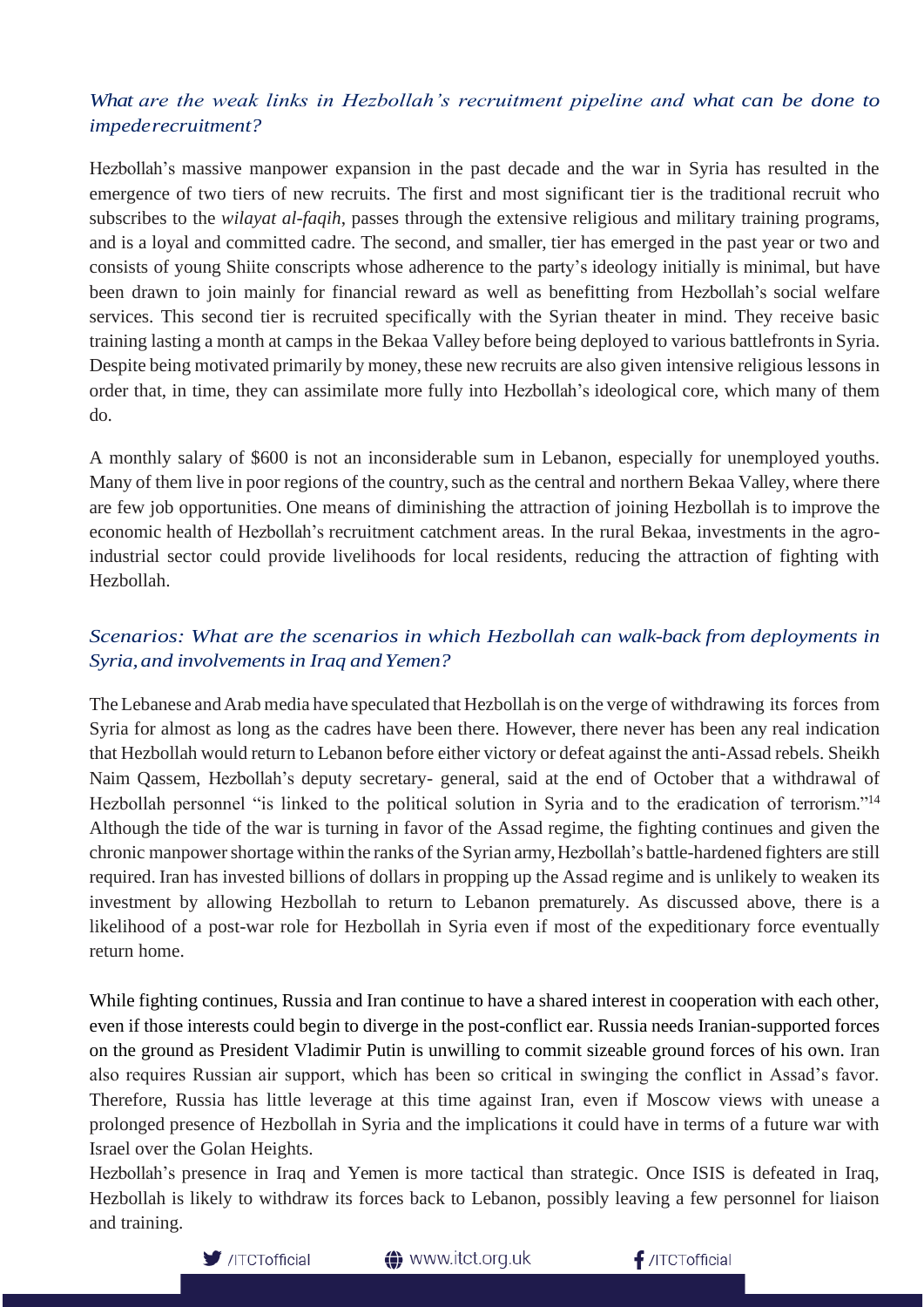Similarly, if the Saudi-led coalition in Yemen either abandons its offensive or succeeds in defeating its Houthi opponents, Hezbollah may pull out.

# *What are the scenarios in which Hezbollah's deployments widen in the region?*

Setbacks in Syria, Iraq, or Yemen or the emergence of new theaters of conflict in which Iran has a key stake could lead to an expansion of Hezbollah's regional presence. In the unlikely event that Syrian rebel groups are able to reverse Assad's gains over the past 18 months and once again threaten the durability of the regime, it is possible that Hezbollah would increase its manpower commitment in Syria.

Hezbollah's regional role is more closely linked to Iran's ambitions than to the organization's parochial interests. Therefore, a key requirement to keep Hezbollah confined to Lebanon is to reduce the number of conflicts involving Iran in the region. De-confliction between Iran and Saudi Arabia and its Gulf partners would lessen the need for the Islamic Republic to seek the martial expertise of its Lebanese proxy.

## *Whatare the scenariosforHezbollah'sfuture in Lebanon?*

The shape of Hezbollah's immediate future will be guided very much by developments in Syria. If, in the next year, the Assad regime regains sufficient control of the country so that the armed threat it faces is reduced to a low-level insurgency that indigenous forces can handle, Hezbollah could withdraw the bulk of its forces back to Lebanon. The party leadership would declare victory and note that Hezbollah's sacrifices had spared Lebanon the possibility of Sunni radicals taking over Damascus, and the horrors of a potential invasion by ISIS. An end to hostilities in Syria could revive Hezbollah's popularity among its support base, especially if party funds that had been spent on the war effort are diverted to the constituency in terms of higher salaries and benefits. Success in Syria would allow Hezbollah to refocus efforts on the Israel front, and with it a possible military deployment on the Golan Heights which in turn would raise the risk of a fresh confrontation with a Jewish state alarmed by an Assad-Iran- Hezbollah victory in Syria.

If, on the other hand, the war drags on in Syria with Syrian government forces and their allies unable to decisively defeat the armed opposition, and no progress is made on a negotiated settlement, it could negatively impact Hezbollah's popularity within its Shiite constituency. While Hezbollah still retains the overwhelming support of Lebanon's Shiite population, the war in Syria has caused cracks in that consensus. War fatigue has set in among some cadres and supporters alike. In the past two years, numerous anecdotal examples have emerged of fighters refusing to serve further tours in Syria with some even quitting the party altogether. While most supporters accept the rationale given by the party leadership for the Syria intervention, the justifications are challenged each day by the return of brothers, sons, husbands, and fathers killed in Syria's far flung battlefields.

Hezbollah seems ill-prepared to handle the growing restlessness of its supporters who are beginning to chafe at the party's omnipresence and heavy-handed interference in people's daily lives. While victories in Syria such as the seizure of eastern Aleppo in December 2016 help revive flagging spirits, the long-term trend among Hezbollah'ssupport base is one of growing impatience and unhappiness with the war in Syria. In the years following Israel's troops withdrawal from south Lebanon in 2000, opponents to Hezbollah's armed status grew more vocal, one of the more persistent ideas of reaching a solution was to weave the Islamic Resistance into the L.A.F., perhaps as a southern border force, thus bringing Hezbollah's arms under state control.

The idea never went beyond public debate because Hezbollah rejected such a move, and was backed in its opposition by Damascus, which then controlled the political process in Lebanon. Blending the Islamic Resistance with the L.A.F. would be tantamount to the end of Hezbollah as a military force. It is also



**<sup>●</sup>** www.itct.org.uk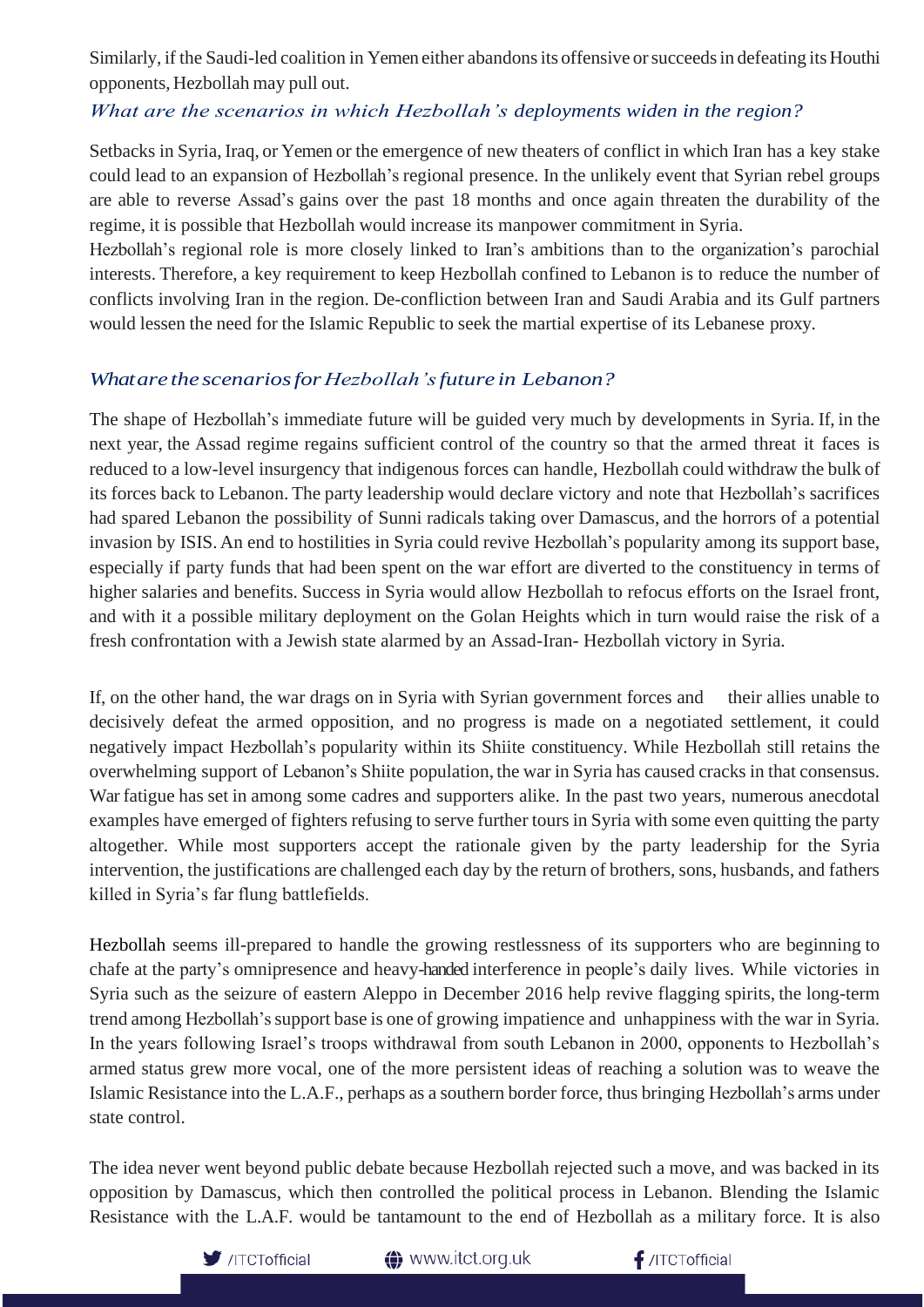difficult to see how the Islamic Resistance, which has its own military doctrine, let alone strict religioideological purview, could operate within the de-confessionalized L.A.F, even as an adjunct force. Israeli withdrawals from the Shebaa Farms area on Lebanon's south east border with the Golan Heights, and from the northern end of the village of Ghajar would go some way toward undermining Hezbollah's rationale for maintaining its armsto liberate occupied Lebanese territory, but it would not be enough. Hezbollah long ago moved beyond predicating the future of its armed status on the withdrawal of Israeli forces from Lebanese territory. In June 2006, Ali Ammar, a Hezbollah parliamentarian, said that "the extent of the resistance is not the Shebaa Farms… nor the return of the prisoners [from Israel], but its extent is when it becomes impossible for Israel to violate Lebanon's sovereignty even with a paper kite."

#### **ChallengesAhead**

Twenty years ago, Hezbollah was a relatively small organization that carried little political weight in Lebanon, and was committed fully to the resistance campaign to oust Israeli forces from south Lebanon. It generally eschewed daily parochial politics beyond a parliamentary presence, and won broad consensus across the sectarian divide for its military prowess in south Lebanon. The range of its largest rocket was a mere 12 miles, and its military wing numbered no more than 3,000 fighters, both full- and part-time. It maintained air-tight internal secrecy, and had a laudable reputation for financial integrity.

The Hezbollah of today, however, is very different. It dominates the political and military landscape of Lebanon, has tens of thousands of trained fighters at its disposal, and an array of sophisticated armaments and technical equipment. It has reached into almost every facet of Lebanon's political, administrative, military, and social structure, and has a de facto veto on any government decision and appointments covering all sectors.

But for all its weight and influence in Lebanon, Hezbollah also faces a series of stresses and strains that threaten its long-term cohesion, and are in some respect's symptoms of its own success.

Corruption has taken root within Hezbollah in the past few years in marked contrast to its earlier reputation for financial probity. When the phenomenon began to appear in 2008, the party's leadership tried to stamp it out. But Hezbollah today in some respects resembles a massive bureaucracy and once corruption emerges it is difficult to eradicate. Corruption is eroding Hezbollah's internal moral fabric, breeding resentment and disrespect from cadres and supporters alike, which weakens the party's strong sense of discipline and obedience, the glue that binds its constituent parts into an effective whole.

It is also suffering from an internal cash flow problem. The Iran nuclear deal in 2015 and subsequent lifting of sanctions was expected to revive Hezbollah's flagging financial fortunes. Although there appeared to be an initial uptick in the revenue flow from Iran, it has since either dwindled or remains insufficient to cover the party's operating costs, along with Hezbollah's other revenue sources. In early 2017, there were indications that Hezbollah appeared to have ceased paying monthly salaries to new recruits joining specifically to serve in Syria. Instead, they now receive only the social welfare benefits the organization offers, such as discounted medical treatment and school fees, according to numerous sources close to Hezbollah. Given the fact that the incentive of most of these second-tier recruits to join Hezbollah is to win monthly salaries, the cessation of income payments underlines the seriousness of the financial squeeze. Furthermore, the organization has also launched a fundraising drive entitled"Equip a Mujahid campaign" for public donations to arm, equip and train Hezbollah fighters.

Hezbollah also faces a challenge in keeping its support base on its side, especially given the casualty toll of the war in Syria. As mentioned above, if the war in Syria drags on, Hezbollah may face difficulties in



**<sup>●</sup>** www.itct.org.uk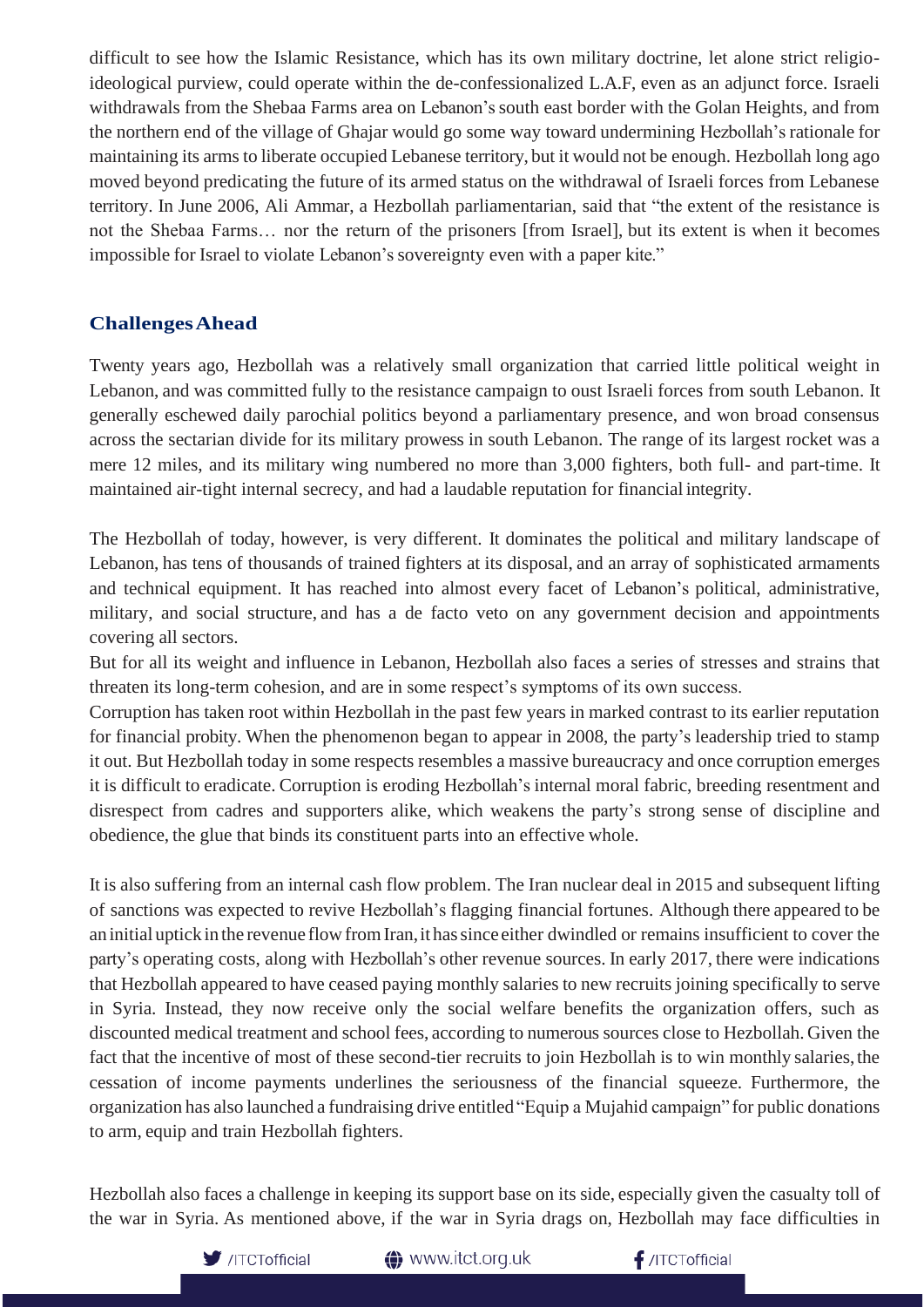maintaining morale within its constituency which could undermine its popular standing. Retaining the support of Lebanon's Shiite community is absolutely fundamental to Hezbollah's existence. Without popular support, Hezbollah's leverage in Lebanon declines.Without influence in Lebanon, Hezbollah cannot act as Iran's most reliable regional enabler to project influence across the region.

Given the party's deep immersion within Lebanon's political, economic, and social milieu, the number of realistic options for external powers to weaken Hezbollah or persuade it to forsake its military role for one solely limited to domestic politics are minimal without creating spin-off effects that could destabilize Lebanon. The military option will merely invite massive destruction on Lebanon and Israel with no guarantees that Hezbollah would be decisively defeated.Imposing tightersanctionsmight help further choke Hezbollah's revenue flows but could have unwanted consequences for Lebanon's already fragile economy and fiscal stability, which in turn could create civil strife and political unrest.

Ultimately, change may come from the gradual unraveling of the social contract between Hezbollah and its support base rather than from initiatives. Hezbollah has worked hard since the Israeli withdrawal from south Lebanon on 2000 to reconcile its Lebanon resistance priority with the needs and interests of its supporters. But Hezbollah's determination to maintain its resistance narrative and its newfound role as an enabler of Iranian power across the region increasingly lie at odds with its other role as protector and champion of Lebanon's Shiite community. Those conflicting agendas are growing more pronounced and it is unclear if Hezbollah will or can reconcile the two in the long-term.

# **About Author:**

Nicholas Blanford has been a correspondent for *The Christian Science Monitor* since2002. He has lived in Beirut since 1994 and is author of *Killing Mr Lebanon: The Assassination of Rafik Hariri and its Impact on the Middle East* (2006) and *Warriors of God: Inside Hezbollah's Thirty-Year Struggle Against Israel* (2011).

*ITCT is grateful to The Middle East Institute for granting us to publish the research which is a property of the organisation. ITCT does not necessarily endorse any or all views expressed by the author in the research article.*

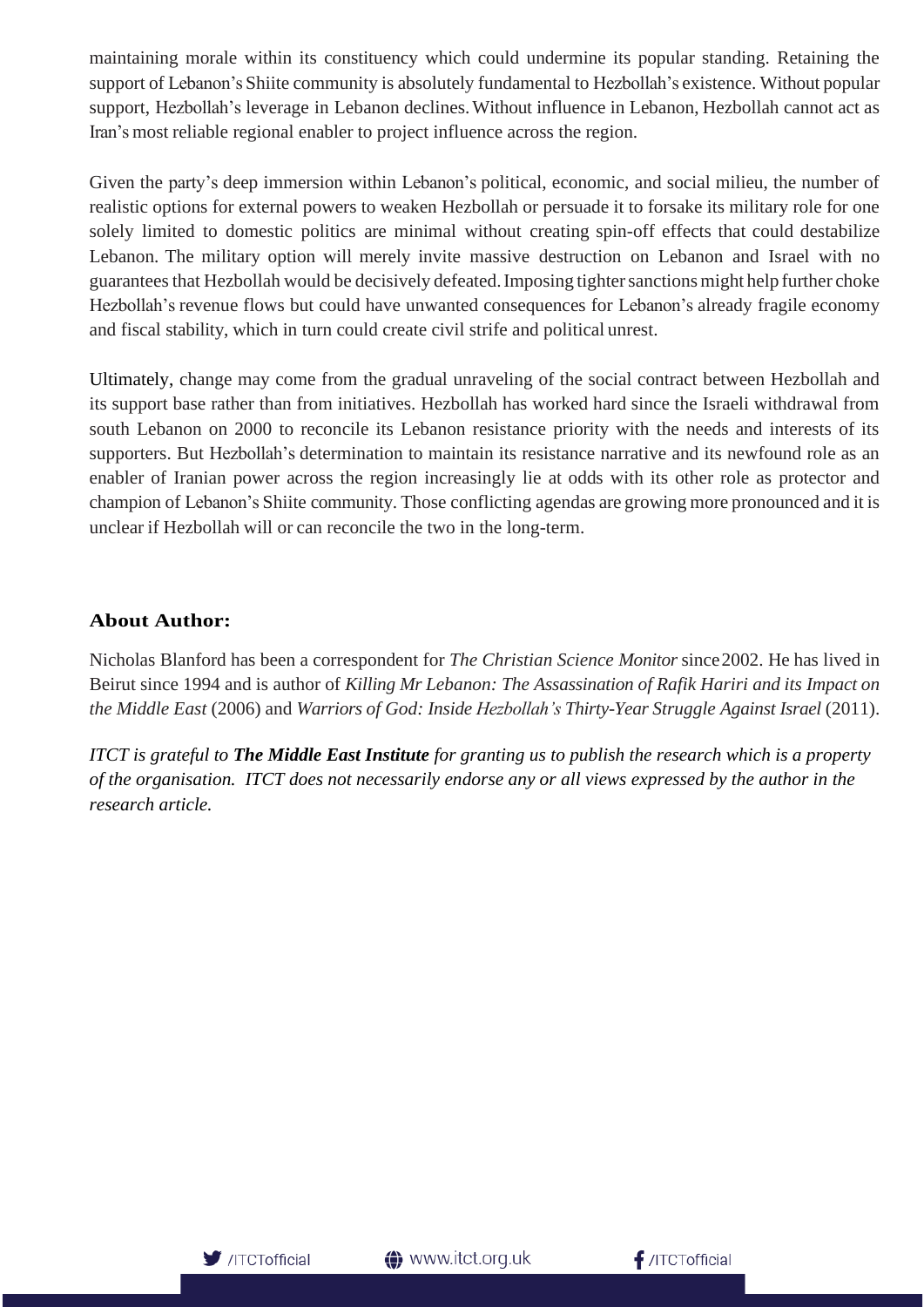#### **End Notes:**

- 1. Ayatollah Ruhollah Khomeini, "Manhajiat al- Thawra al-Islamiah" as quoted in Naim Qassem, *Hizbullah: The Story from Within (*Saqi Books, 2005).
- 2. Yonah Jeremy Bob, "Massive Iranian Funding for Anti-Israel Terror Groups Revealed," *The Jerusalem Post,* June 23, 2017.
- 3. Matthew Levitt, "Hezbollah Finances: Funding the Party of God," *The Washington Institute for Near East Policy,*  February 2005.
- 4. Scott Wilson, "Lebanese wary of a rising Hezbollah," *The Washington Post,* December 20, 2004.
- 5. Beirut "A Strategy session with Prime Minister Siniora and his friends," Wikileaks Cable: 06BEIRUT2291\_a, dated July 7, 2006, https:// wikileaks.org/plusd/cables/06BEIRUT2291\_a. html.
- 6. Nicholas Blanford, "Look who's training: Hezbollah prepares for war," *The Christian Science Monitor,* December 4, 2013. htt[ps://ww](http://www/)w. csmonitor.com/World/Middle-East/2013/1204/ Look-who-s-training-Hezbollah-prepares-for-war
- 7. Shapir, Yiftah S. "Hezbollah as an army", *Institute for National Security Studies Strategic Assessment* 19, no. 4 (January 2017).<http://www.inss.org.il/> uploadImages/systemFiles/Hezbollah%20as%20 an%20Army.pdf
- 8. Ahronheim, Anna. "Russia agrees to keep Iran, Hezbollah forces away from Israeli border," *The Jerusalem Post,*  October 18, 2017. http:// [www.jpost.com/Middle-East/Russia-agrees-to-](http://www.jpost.com/Middle-East/Russia-agrees-to-%20move-Iran-Hezbollah-forces-away-from-Israeli-%20border-507727) move-Iran-Hezbollah-forces-away-from-Israeli- [border-507727](http://www.jpost.com/Middle-East/Russia-agrees-to-%20move-Iran-Hezbollah-forces-away-from-Israeli-%20border-507727)
- 9. Eichner Itamar and Roi Keis, "Syria's UN envoy: Retaliation against Israel 'changed rules of the game'," *Ynet,* March 20, 2017[. http://www.](http://www/) ynetnews.com/articles/0,7340,L-4937845,00.html
- 10. Nicholas Blanford, "Sunni cleric incites gun battle with Lebanese army and Hezbollah," *The Christian Science Monitor,*  June 24, 2013. htt[ps://ww](http://www/)w. csmonitor.com/World/Middle-East/2013/0624/ Sunni-cleric-incites-gun-battle-with-Lebanese- Army-and-Hezbollah
- 11. Hizballah International Financing Prevention Act of 2015, U. S. C. § 2297 (2015). https:/[/](http://www.congress.gov/bill/114th-congress/house-) [www.congress.gov/bill/114th-congress/house-](http://www.congress.gov/bill/114th-congress/house-) bill/2297/text/pl
- 12. Johnathan Schanze, Orde Kittrie, and Alex Entz, "How Washington can counter the rise of Hezbollah," *Foreign Affairs,*  September 29, 2017. htt[ps://ww](http://www.foreignaffairs.com/articles/)w.[foreignaffairs.com/articles/](http://www.foreignaffairs.com/articles/) lebanon/2017-09-29/how-washington-cancounter-rise-hezbollah
- 13. Information supplied by UNIFIL.
- 14. "Qassem: No withdrawal from Syria before political solution." *Naharnet*, October 28, 2017[.](http://www.naharnet.com/stories/en/237382-) <http://www.naharnet.com/stories/en/237382-> qassem-no-withdrawal-from-syria-before- political-solution